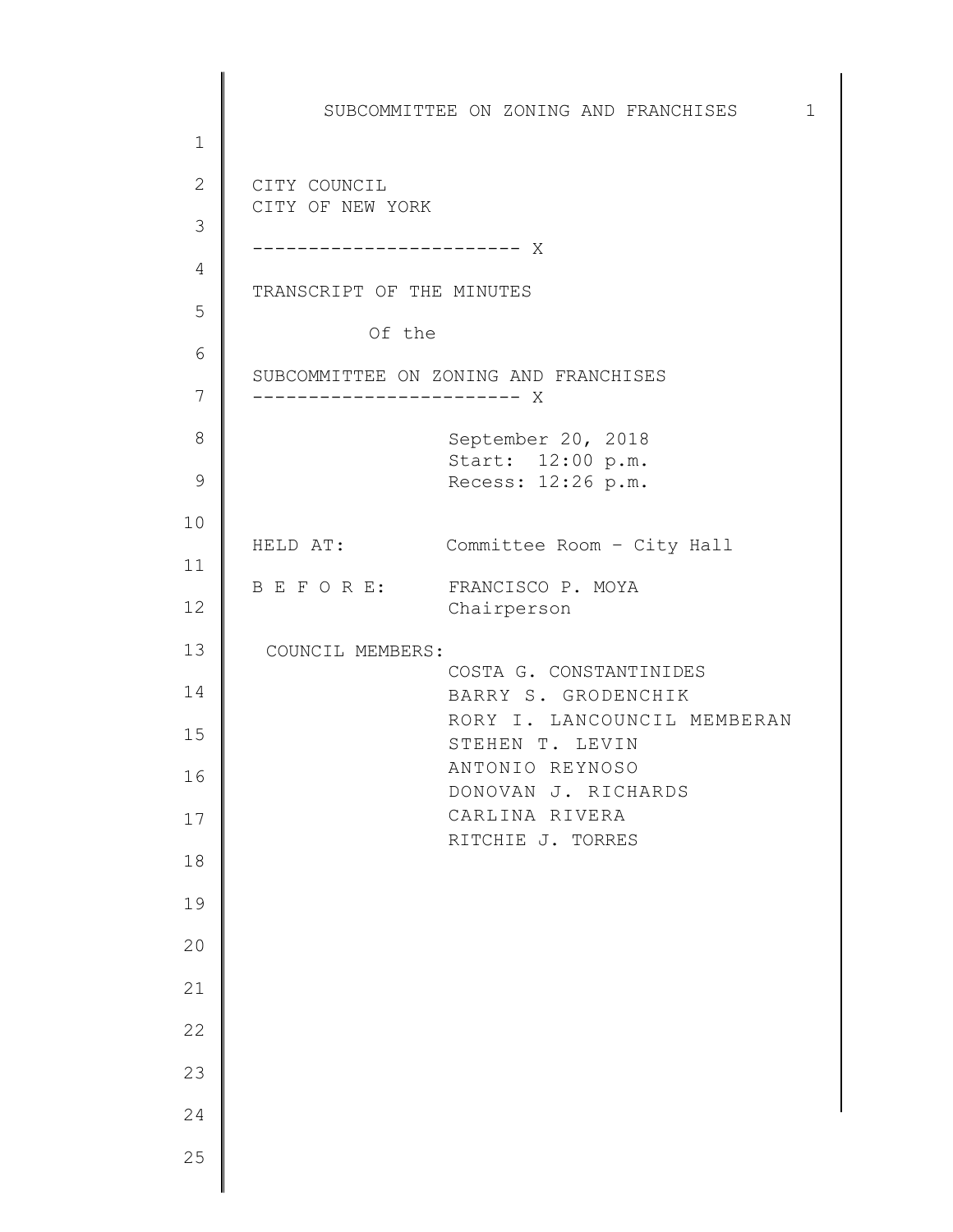| $\mathbbm{1}$    |  |  |  |  |  | SUBCOMMITTEE ON ZONING AND FRANCHISES | 2 |
|------------------|--|--|--|--|--|---------------------------------------|---|
| $\sqrt{2}$       |  |  |  |  |  | A P P E A R A N C E S (CONTINUED)     |   |
| $\mathfrak{Z}$   |  |  |  |  |  |                                       |   |
| $\overline{4}$   |  |  |  |  |  |                                       |   |
| 5                |  |  |  |  |  |                                       |   |
| $\sqrt{6}$       |  |  |  |  |  |                                       |   |
| $\boldsymbol{7}$ |  |  |  |  |  |                                       |   |
| $\,8\,$          |  |  |  |  |  |                                       |   |
| $\mathcal{G}$    |  |  |  |  |  |                                       |   |
| $10$             |  |  |  |  |  |                                       |   |
| $11\,$           |  |  |  |  |  |                                       |   |
| $12\,$           |  |  |  |  |  |                                       |   |
| $13$             |  |  |  |  |  |                                       |   |
| $14\,$           |  |  |  |  |  |                                       |   |
| $15\,$           |  |  |  |  |  |                                       |   |
| 16               |  |  |  |  |  |                                       |   |
| $17\,$           |  |  |  |  |  |                                       |   |
| $1\,8$           |  |  |  |  |  |                                       |   |
| 19               |  |  |  |  |  |                                       |   |
| $20$             |  |  |  |  |  |                                       |   |
| 21               |  |  |  |  |  |                                       |   |
| $2\sqrt{2}$      |  |  |  |  |  |                                       |   |
| 23               |  |  |  |  |  |                                       |   |
| 24               |  |  |  |  |  |                                       |   |
| 25               |  |  |  |  |  |                                       |   |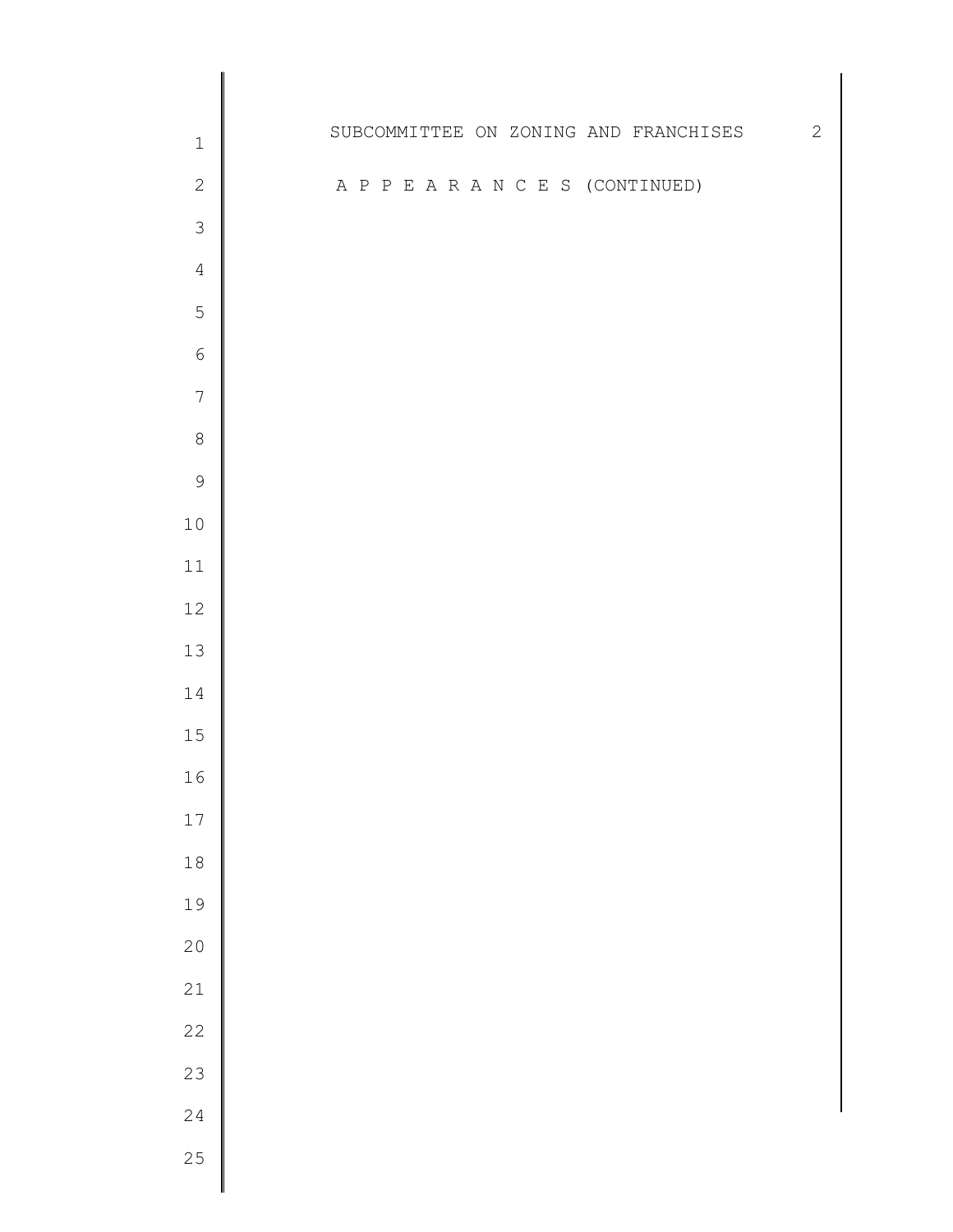#### [gavel]

1

2

3 4 5 6 7 8 9 10 11 12 13 14 15 16 17 18 19 20 21 22 23 24 25 CHAIRPERSON MOYA: Good morning… oh, I'm sorry. Ready? Good morning, is it afternoon already? It is, good afternoon. One… my apologies on behalf of the members of the Subcommittee for starting late today, there was some last-minute items that needed some attention but thank you for your patience. Good morning and welcome to the meeting of the Subcommittee on Zoning and Franchises, I am Council Member Francisco Moya, the Chair of this Subcommittee. Today we are joined by Council Members Constantinides, Steve Levin, Donovan Richards, Ritchie Torres, Barry Grodenchik, Carlina Rivera, Minority Leader Matteo and Council Member Reynoso. Today we will vote on four applications that were the subject of prior hearings; they are LU 217, the HK Kitchen Corporation application for a revocable consent for an unenclosed sidewalk café at 3599 East Tremont Avenue in Council Member Gjonaj's district in the Bronx. We will be voting to approve this café, the size of which has been adjusted to address the concerns of the community. We will vote to modify LU's 206, the 3122-3136 Victory Boulevard rezoning for property located in Council Member Matteo's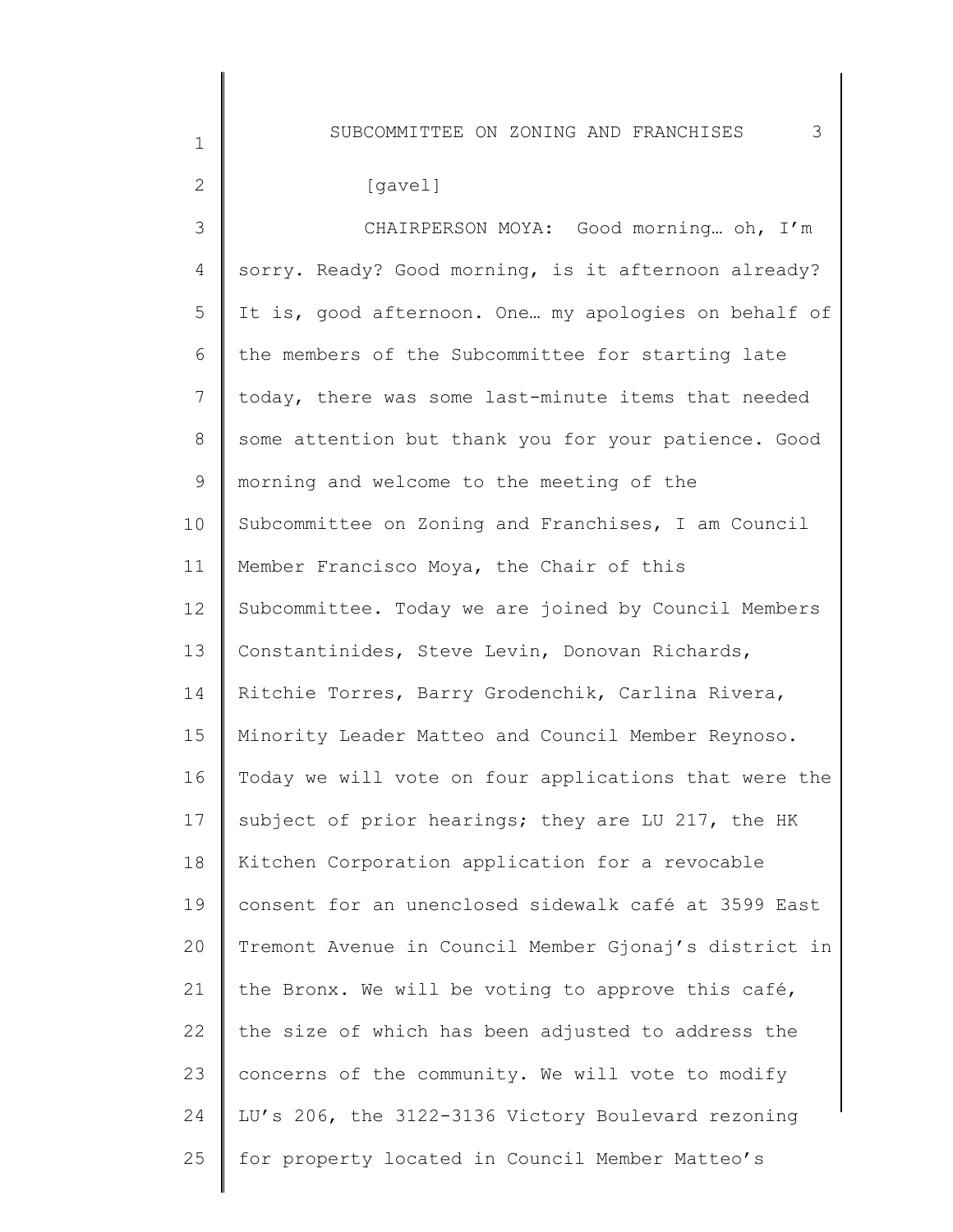1 2 3 4 5 6 7 8 9 10 11 12 13 14 15 16 17 18 19 20 21 22 23 24 25 SUBCOMMITTEE ON ZONING AND FRANCHISES 4 district in Staten Island. The applicant C and A Realty Holding LLC seeks a rezoning to replace an existing R3X C2-2 district with a C8-1 district to legalize an existing auto repair establishment and to increase the size of the facility. We will be voting to modify this application to move the corner property from the rezoning. The building on the corner property, a Tim Hortons was recently built and conforms and complies with the existing 2-2 zoning and is not likely to be redeveloped pursuant to the C8 zoning, this is stated in the EAS however the adjacent and nearby residential property would be put at risk of inappropriate illuminated advertising signs which are permitted under the C8 zoning. To be clear it would be permissible for these signs to have nothing to do with the existing or future business on this corner zoning lot as we are not talking about accessory signage. The proximity to residential use of these illuminated advertising signs, which bring in immense revenue for their owners and operators makes the rezoning on this corner parcel inappropriate in addition to being unnecessary and with that I'd like to turn it over to Council Member Matteo for his remarks.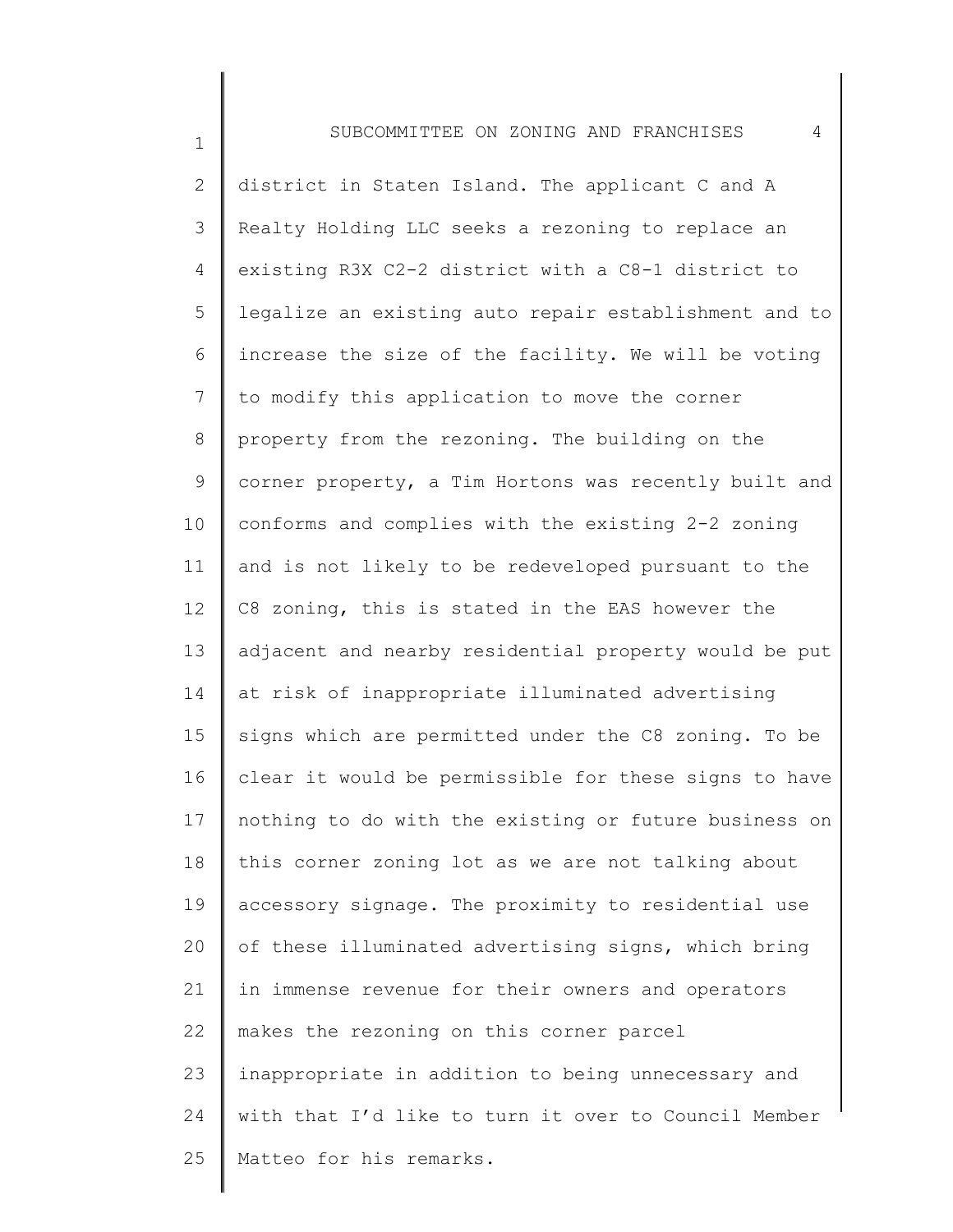1

2 3 4 5 6 7 8 9 10 11 12 13 14 15 16 17 18 19 20 21 22 23 24 25 COUNCIL MEMBER MATTEO: Thank you Chair Moya. Good afternoon everyone. I just want to begin by thanking the Chair and my colleagues and the subcommittee for reconvening this matter. I want to… I want to thank particularly the Land Use division staff Raju Mann, Amy Levitan, Julie Lubin and particularly John Douglas and Angelina Martinez Rubio for their work with me on… and my staff throughout the last few weeks especially over the weekend and I want to thank my Chief of Staff, David Carr. As with most cases and specifically this matter before us, it was important to strike a balance to ensure we achieved the best possible outcome and I think we accomplished that here. I believe the language in the restrictive declaration serves the interest of the surrounding area by prohibiting out of character billboards from being installed in the relevant tax lots and allowing the existing non-conforming uses to be normalized on the site, so they can pursue their commercial objectives. Additionally, the commitment on the part of the applicant to widen Victory Boulevard consistent with the regulations of the New York City Department of Transportation will give us an opportunity to significantly improve traffic flow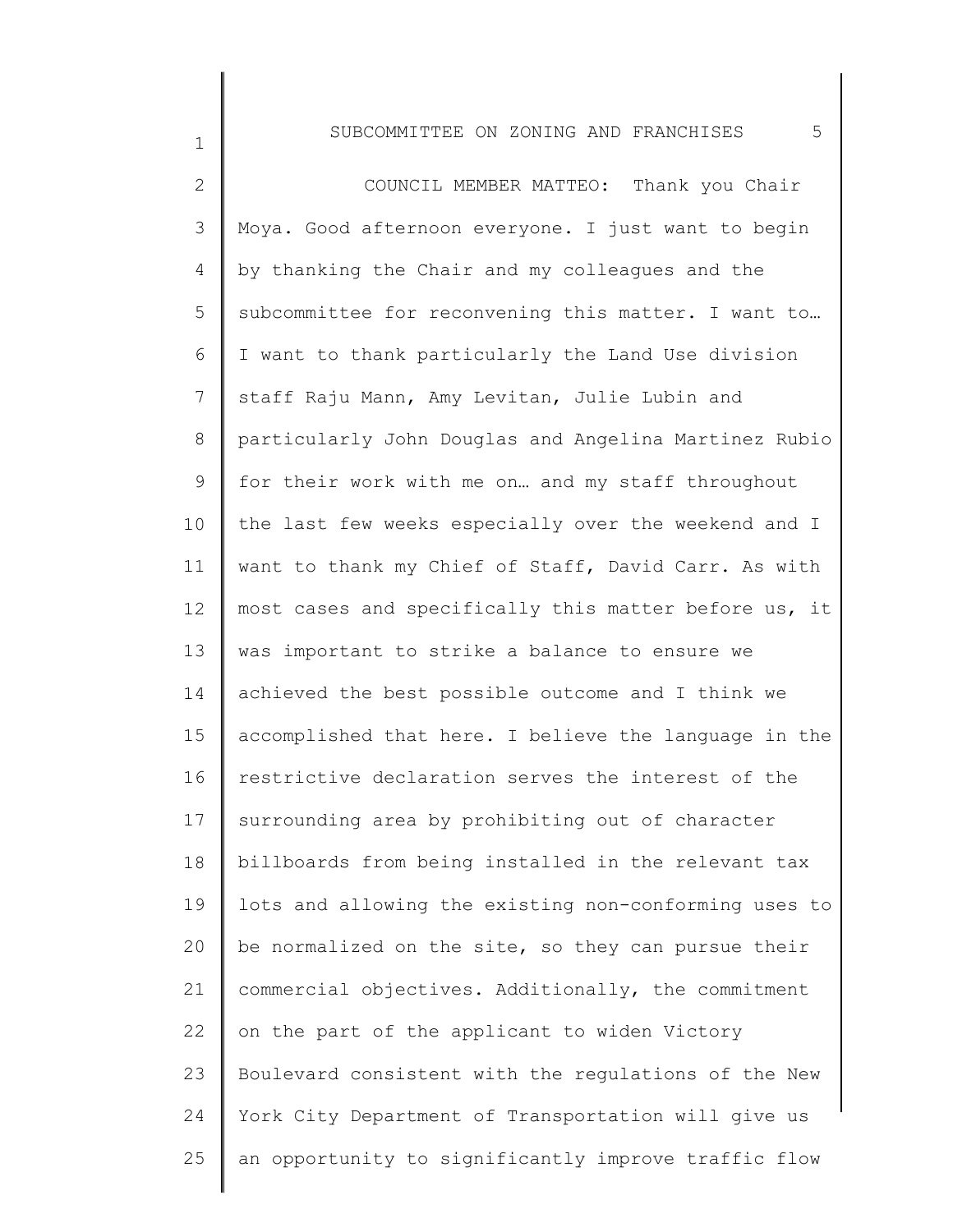1

2 3 4 5 in the area. I want to thank the applicant and their representatives for, for working with us to reach this point and I ask my colleagues to vote in favor of this modified rezoning. Thank you.

6 7 8 9 10 11 12 13 14 15 16 17 18 19 20 21 22 23 24 25 CHAIRPERSON MOYA: Thank you Council Member Matteo. We will be voting to disapprove LU's 203, 204 and 205, the 27 East Fourth Street application, the property in Council Member Rivera's district in Manhattan. The applicant seeks a zoning text amendment to a special permit for… a special permit 74-712 to make the site eligible for a special permit and seeks two special permits under that section to allow a transient hotel and retail use at this project site and to modify bulk regulations to allow the proposed building to reach a height of 90 feet without setback. Members of the public and elected officials testified in opposition to this application primarily due to concerns about the impact of the proposed construction on the Merchant's House Museum which is an individual landmark built in 1832. In considering the proposed text amendment in the… in the context of the risk posed to a very unique landmark with structural issues which could benefit from a continued maintenance plan we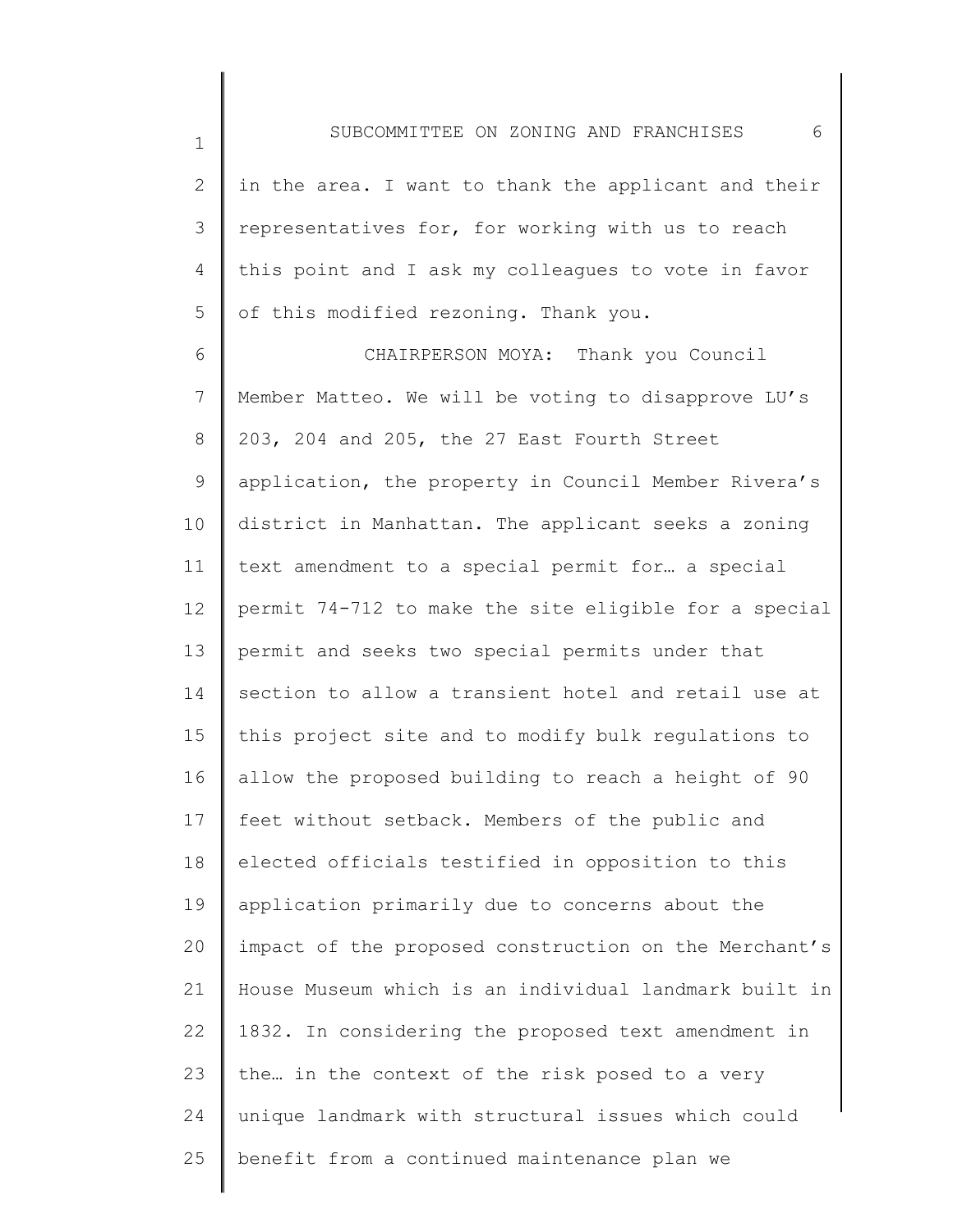1

| $\mathbf{2}^{\prime}$ | questioned the policy rational behind the proposed    |
|-----------------------|-------------------------------------------------------|
| 3                     | amendment to 74-712. CPC's rational for the expansion |
| $\overline{4}$        | of 74-712 in 2015 to fill to fill in gaps along the   |
| 5                     | mid-block and avenues does not make sense here where  |
| 6                     | there is an existing building. The Commission's       |
| 7                     | report on the application before us now concludes     |
| $8\,$                 | that the text amendment provides a mechanism for      |
| 9                     | underdeveloped sites to a more full to more fully     |
| 10                    | contribute to the neighborhood's context. However, we |
| 11                    | note that 74-711 does the same thing but with a       |
| 12                    | public benefit, landmark preservation. We do not wish |
| 13                    | to promote zoning text amendments which               |
| 14                    | disincentivize the use of an otherwise available      |
| 15                    | special permit which supports landmarks. Given that   |
| 16                    | 74-711 is available to the developers of 27 East      |
| 17                    | Fourth Street today, the council believes that the    |
| 18                    | proposed zoning text amendment is neither necessary   |
| 19                    | nor appropriate. Because the special permits are      |
| 20                    | continued upon the new text they will also be         |
| 21                    | disapproved. I. now I would like to turn it over to   |
| 22                    | Council Member Rivera for her remarks.                |
| 23                    | COUNCIL MEMBER RIVERA: Thank you Chair                |
| 24                    | Moya for the opportunity to provide brief remarks on  |
| 25                    | LU 203-2018, LU 204 and LU 205 which are related to   |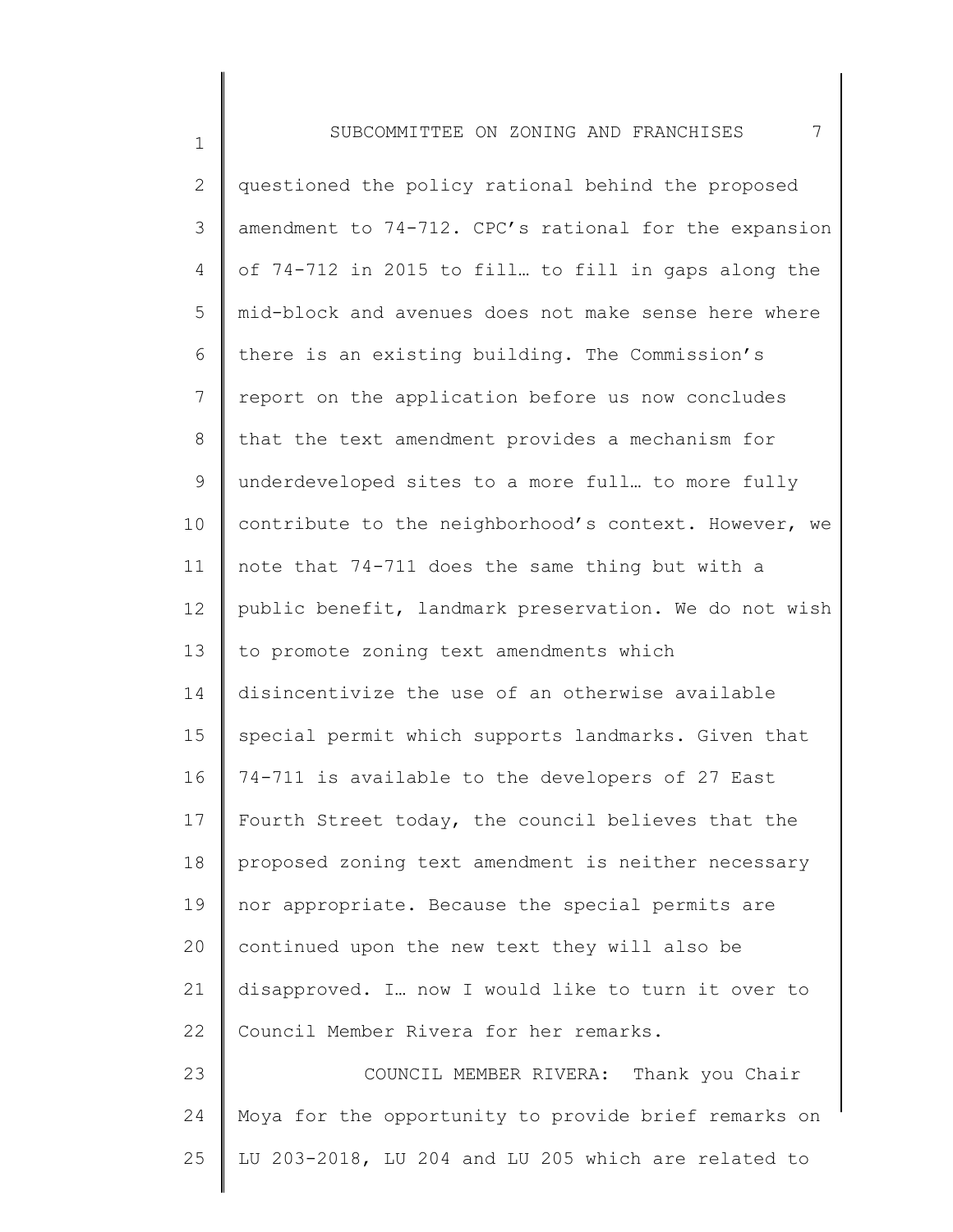1 2 3 4 5 6 7 8 9 10 11 12 13 14 15 16 17 18 19 20 21 22 23 24 25 SUBCOMMITTEE ON ZONING AND FRANCHISES 8 27 East Fourth Street. Thank you to the Committee members and of course the council's land use division and Speaker Johnson for your assistance in this process as well as to my staff. Applicant Kalodop Park Corporation seeks a zoning text amendment to a special permit 74-712 to make the site eligible for a special permit and seeks two special permits under that section to allow a transient hotel and retail use at the project site and to modify bulk regulations to allow the proposed building to reach a height of 90 feet without setback. At our Subcommittee hearing members of the public and elected officials testified in opposition to this application primarily due to concerns about the impact of the proposed construction on Merchant's House Museum which is an individual landmark built in 1832. It was designated a national historic landmark in 1966, was placed on the national register of historic places in 1977 and was designated the first landmark in Manhattan at the first meeting of the city's Landmarks Preservation Commission in 1965, was designated an interior landmark by LPC in 1981 and is one of only 120 interior landmarks and one of only six residents with unparalleled authenticity serving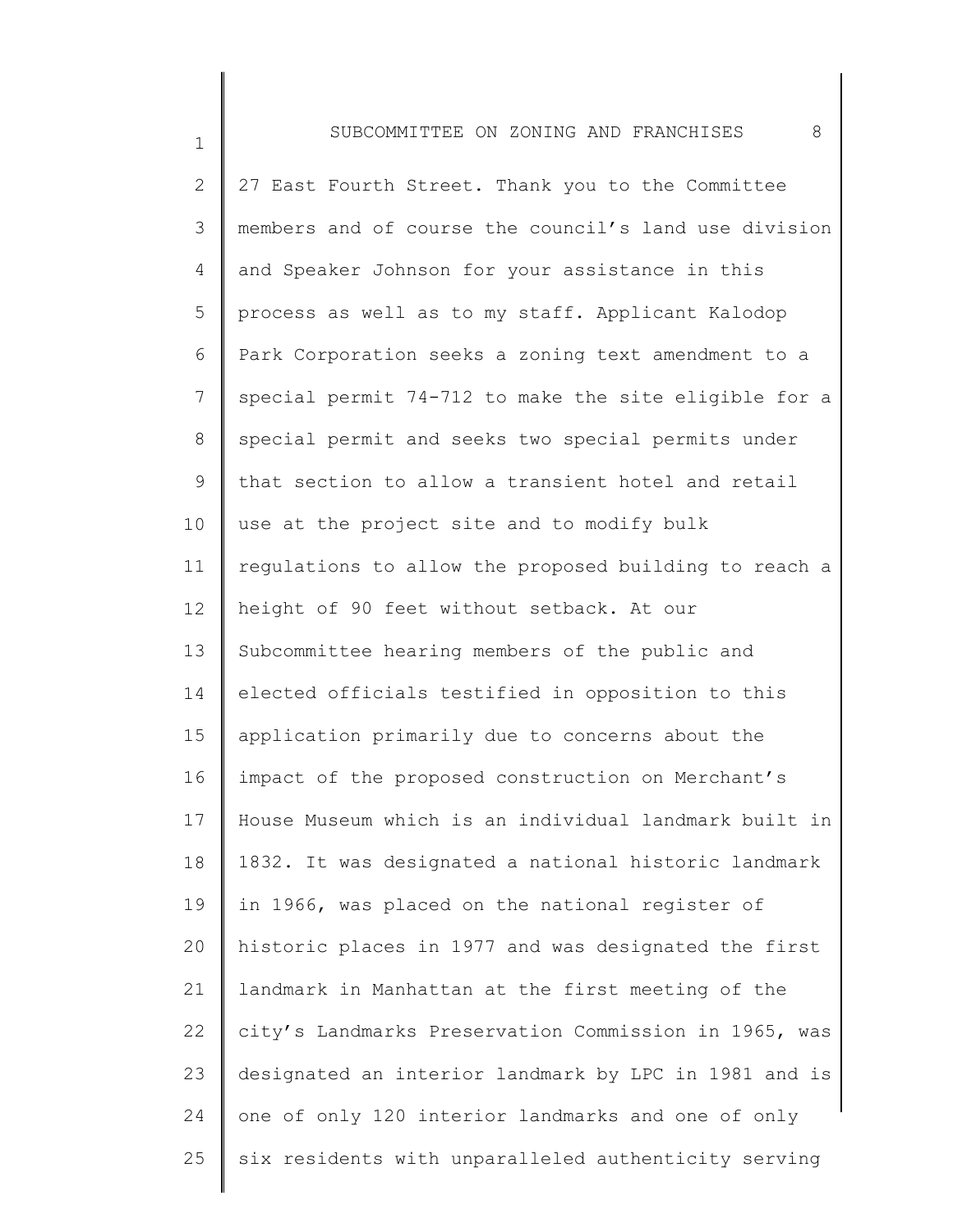1 2 3 4 5 6 7 8 9 10 11 12 13 14 15 16 17 18 19 20 21 22 23 24 25 SUBCOMMITTEE ON ZONING AND FRANCHISES 9 16,000 visitors annually. There is disagreement about whether the proposed construction protocols will protect Merchant's House which is located on city owned land in the jurisdiction of the Parks Department. Unfortunately, the city of New York has not funded the structural upkeep of this irreplaceable asset and considering this particular landmark and it's predicament this applicant could have filed an application under zoning resolution section 74-711 entitled landmark preservation in all districts. This section of the zoning is on the books today, it would have not required a zoning text amendment and can currently be utilized to achieve same use and bulk waivers that the applicant seeks if they meet certain conditions. The first condition of ZR74-711 is that the landmarks Preservation Commission have approved the plan for the continuing maintenance of the landmarked building. Unlike the, the provisions of 74-711, the proposed text amendment to 74-712 does not require similar support for a landmark. The City Planning Commission's report on this application concludes that the text amendment provides a mechanism from… for underdeveloped sites to more fully contribute to the neighborhood context.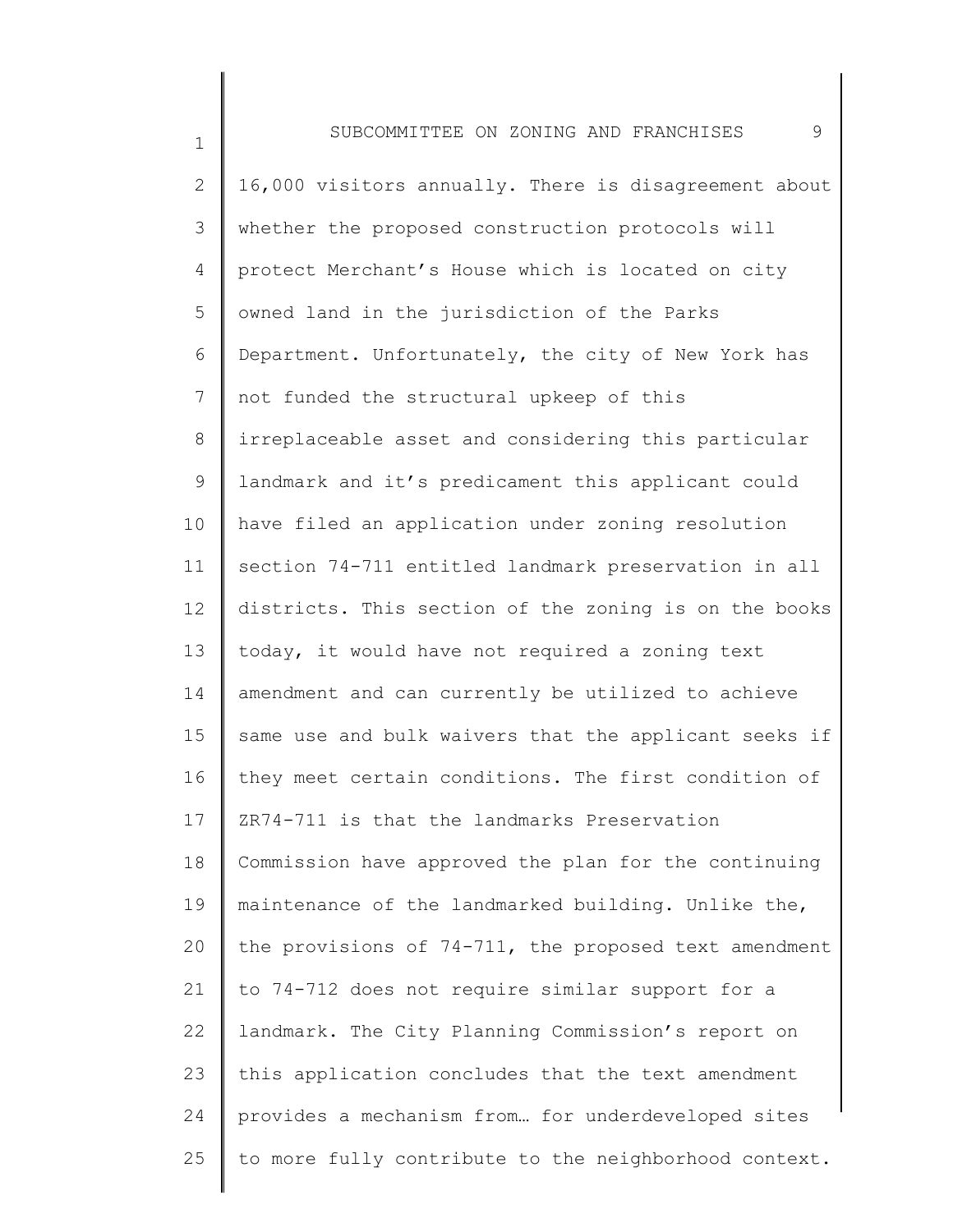1

2 3 4 5 6 7 8 9 10 11 12 13 14 15 16 17 18 19 20 21 22 23 24 25 10 However, we note that 74-711 does the same thing but with a public benefit landmark preservation. While the council acknowledges that there is precedence for amendment of section 74-712 by increments based upon lot coverage, we believe this proposal goes too far. If the council were to approve this text amendment it would continue to erode the utility of the 74-711 special permit, the provisions of which benefit the public by preserving landmarks. Given that 74-711 is available to the developers at 27 East Fourth Street today, I don't believe that the proposed zoning text amendment is either necessary, necessary or appropriate and I urge my colleagues to deny these land use applications but I remain committed to continuing to work with this developer to explore other approaches and I'm eager to discuss again with the Parks Department and this administration strategies for ensuring the ongoing preservation of this very precious historic resource. Thank you. CHAIRPERSON MOYA: Thank you. we will now be voting to approve with modifications LU's 192, 193 and 194, the 80 Flatbush application, applications in Council Member Levin's district in Brooklyn. Alloy Development is a co-applicant with the New York City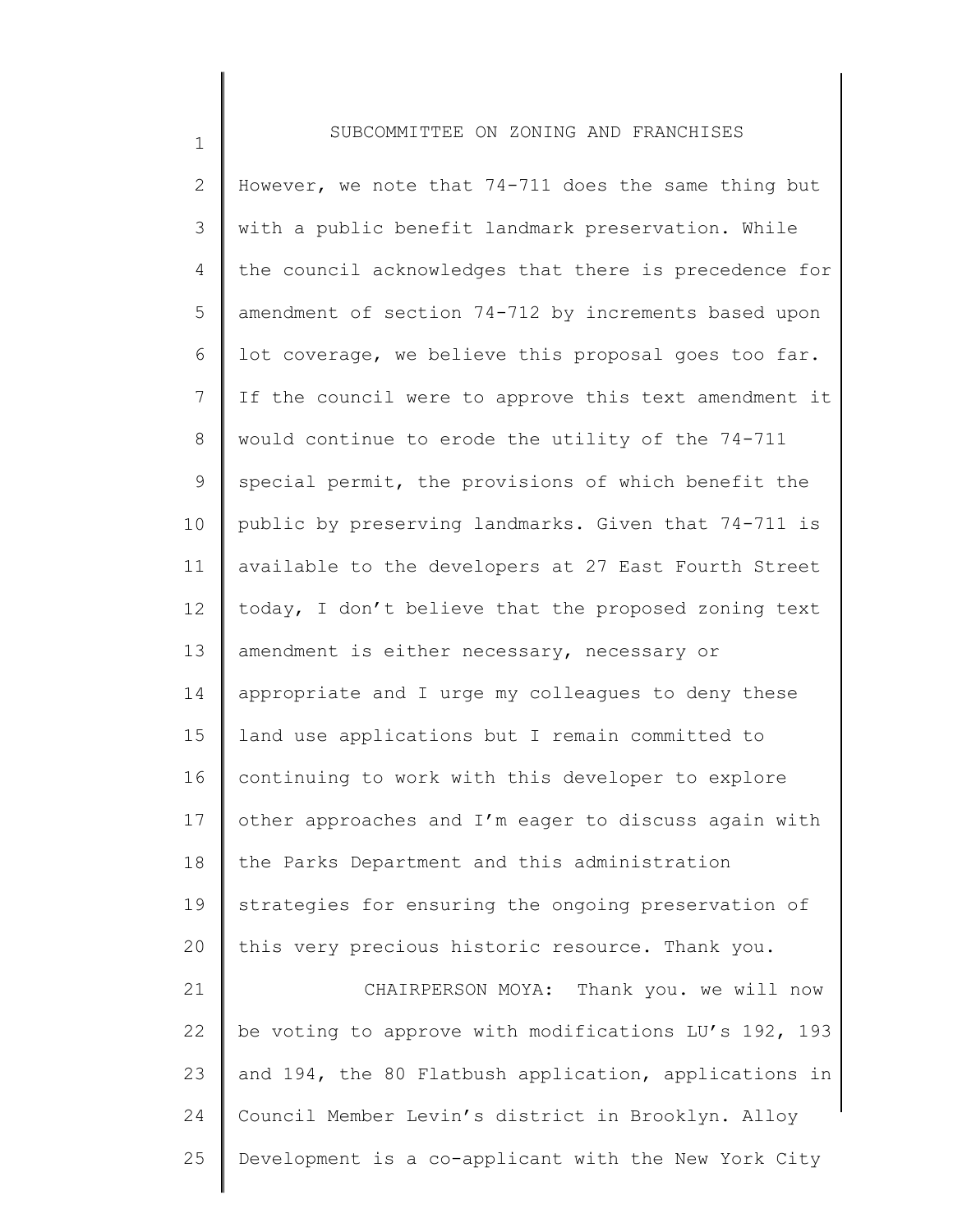1 2 3 4 5 6 7 8 9 10 11 12 13 14 15 16 17 18 19 20 21 22 23 24 25 SUBCOMMITTEE ON ZONING AND FRANCHISES Educational Construction Fund seeking a zoning map amendment from C6-2 to C6-9 and a zoning text amendment to establish a mandatory inclusionary housing area, establish applicable regulations for a new C6-9 district within the special downtown Brooklyn district and create a new special permit to permit modification of bulk, MIH ground floor use, parking and loading regulations for a development in conjunction with ECF in the special downtown Brooklyn district. These proposed actions would facilitate the development of two new schools, two new mixed-use towers originally proposed at 561 and 989 feet high, our modifications will be to, to density and building scale. Instead of the FAR of 18, the site will be rezoned to allow a 15 FAR upon the provision of 100,000 square feet of, of school floor space. The height of the taller phase two tower has been reduced to 840 stories including the bulk… including the bulk head and the height of the smaller phase one tower has been reduced to 510 including the bulk head. These modifications will result in fewer shadows on the nearby community garden and a more appropriate urban design with better relations… better relationships to the surrounding buildings and now I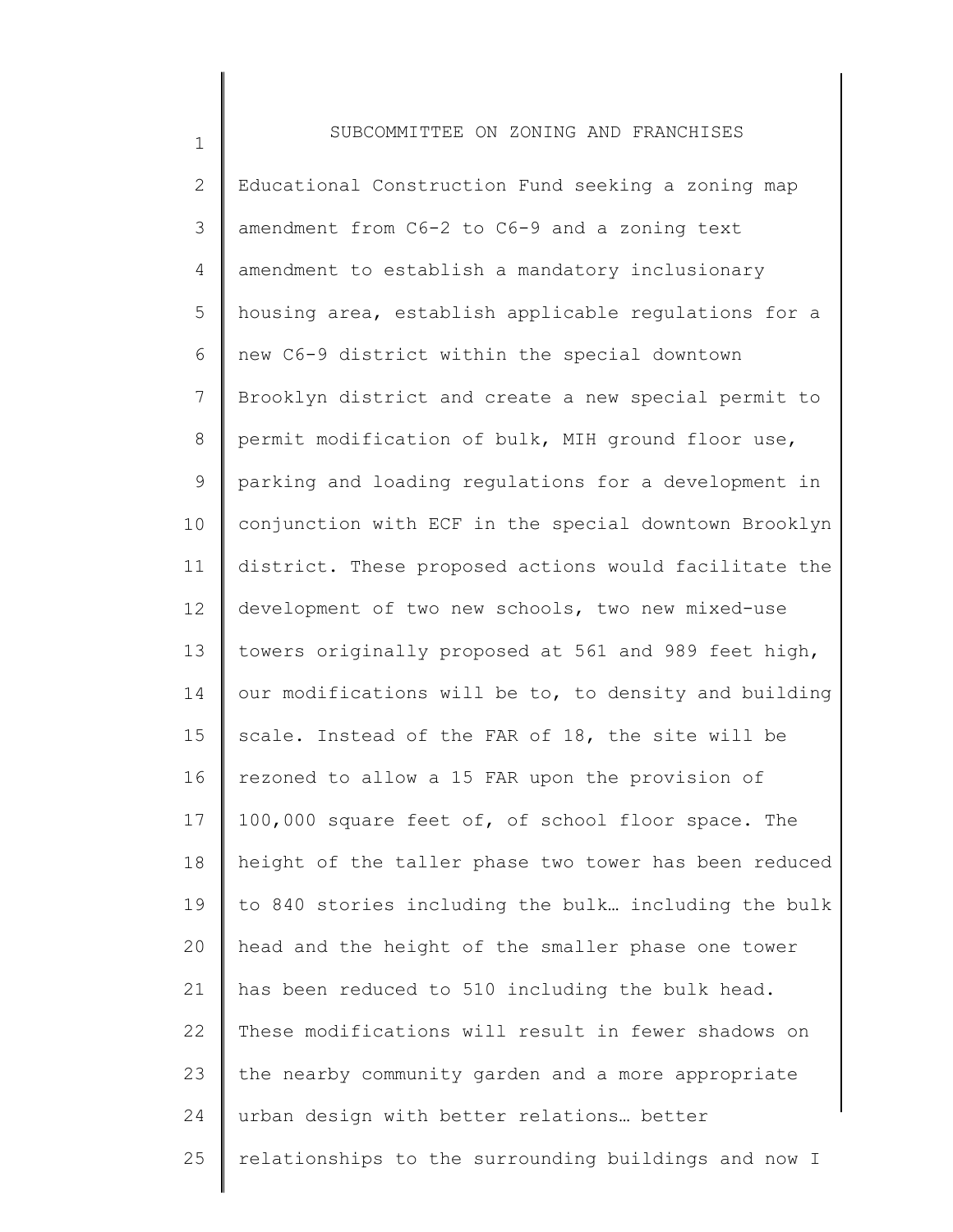1 2 3 SUBCOMMITTEE ON ZONING AND FRANCHISES want to turn it over to Council Member Levin for his remarks.

4 5 6 7 8 9 10 11 12 13 14 15 16 17 18 19 20 21 22 23 24 25 COUNCIL MEMBER LEVIN: Thank you very much Mr. Chair. I want to thank you for all of your patience and support throughout this process especially with your willingness on scheduling. I want to also thank Chair Salamanca as well for, for working so closely with us on this. This, this project, 80 Flatbush has presented a number of unique challenges as proposed throughout this entire process. It… as a… as a proposal it sought to address certain community needs that have been identified for a long time so first off the need that we see citywide for affordable housing that is in line with our mandatory inclusion housing program that we voted on at the city council and I voted in favor a couple of years ago where we allow for some increase in zoning in order to achieve affordable housing at a meaningful level for projects in New York City, that's the first objective that this project was designed to address. The second objective is school space, throughout New York City in most school districts we have a seat shortage that's no different here in downtown Brooklyn which is on the border of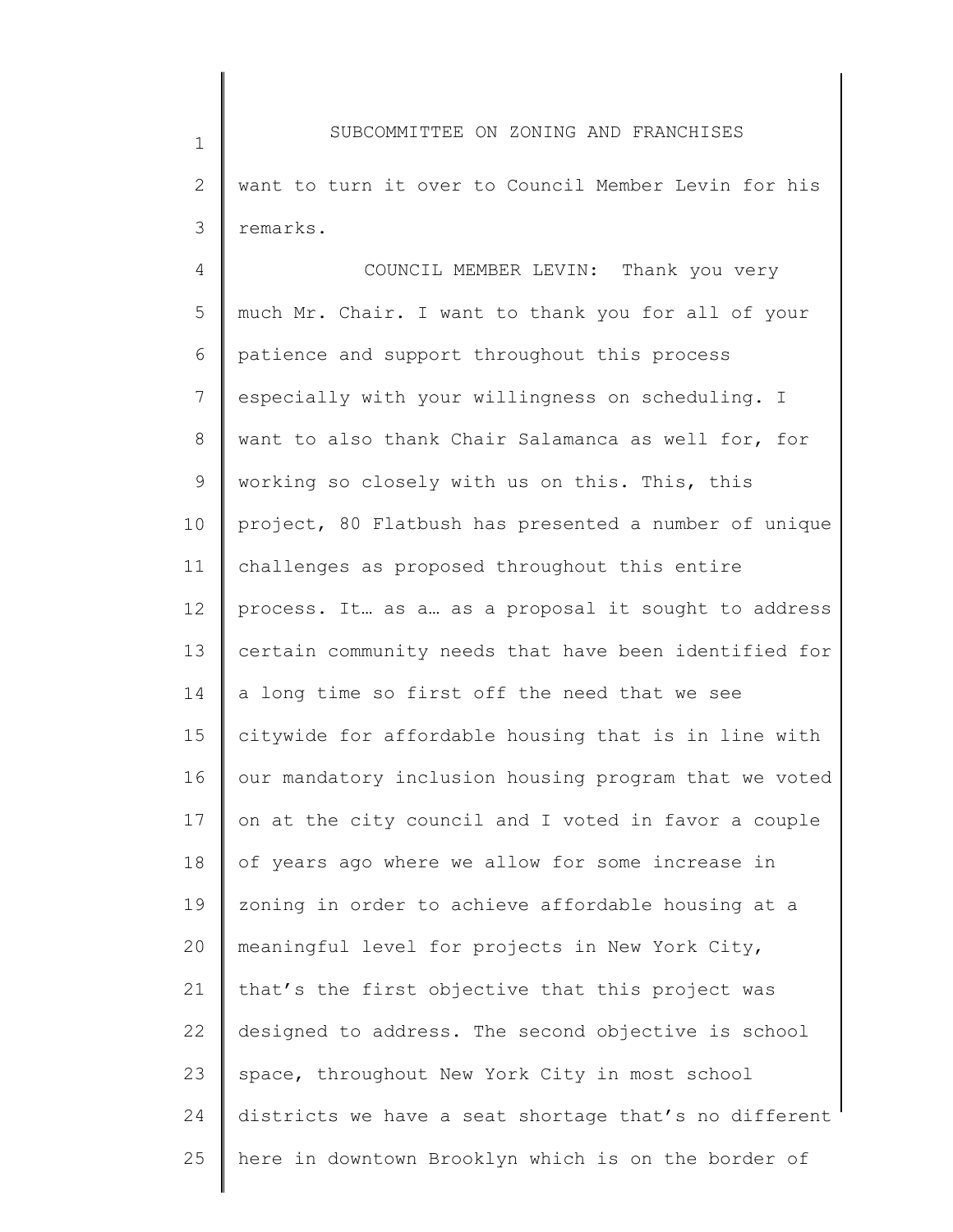1

2 3 4 5 6 7 8 9 10 11 12 13 14 15 16 17 18 19 20 21 22 23 24 25 district 13 and district 15, this site being in district 15 where there's always a need for school seats and so that's why this project came forward as an education construction fund project as a partnership with Alloy as the developer and the original proposal elicited a, a significant reaction because as proposed it was a… proposed at a 18 FAR in order to achieve those benefits on a block that was identified in 2004 in the downtown Brooklyn rezoning as being a transitional block with the maximum zoning in 2004 and downtown being 12 FAR and anything transitional being transitional down from that. This is a block that you have essentially three different zoning contexts converging on a single two thirds of a block or three quarters of a block where you have the downtown Brooklyn zoning context coming down from the North, the, the Boerum Hill context which is a low rise context of about a two FAR for townhouses coming down from the South and, and then Schermerhorn Street coming over from, from the West and, and so that presented a unique challenge and so we… I think the community response all along was these benefits are, are great, we are excited about these benefits however the density that's proposed is, is higher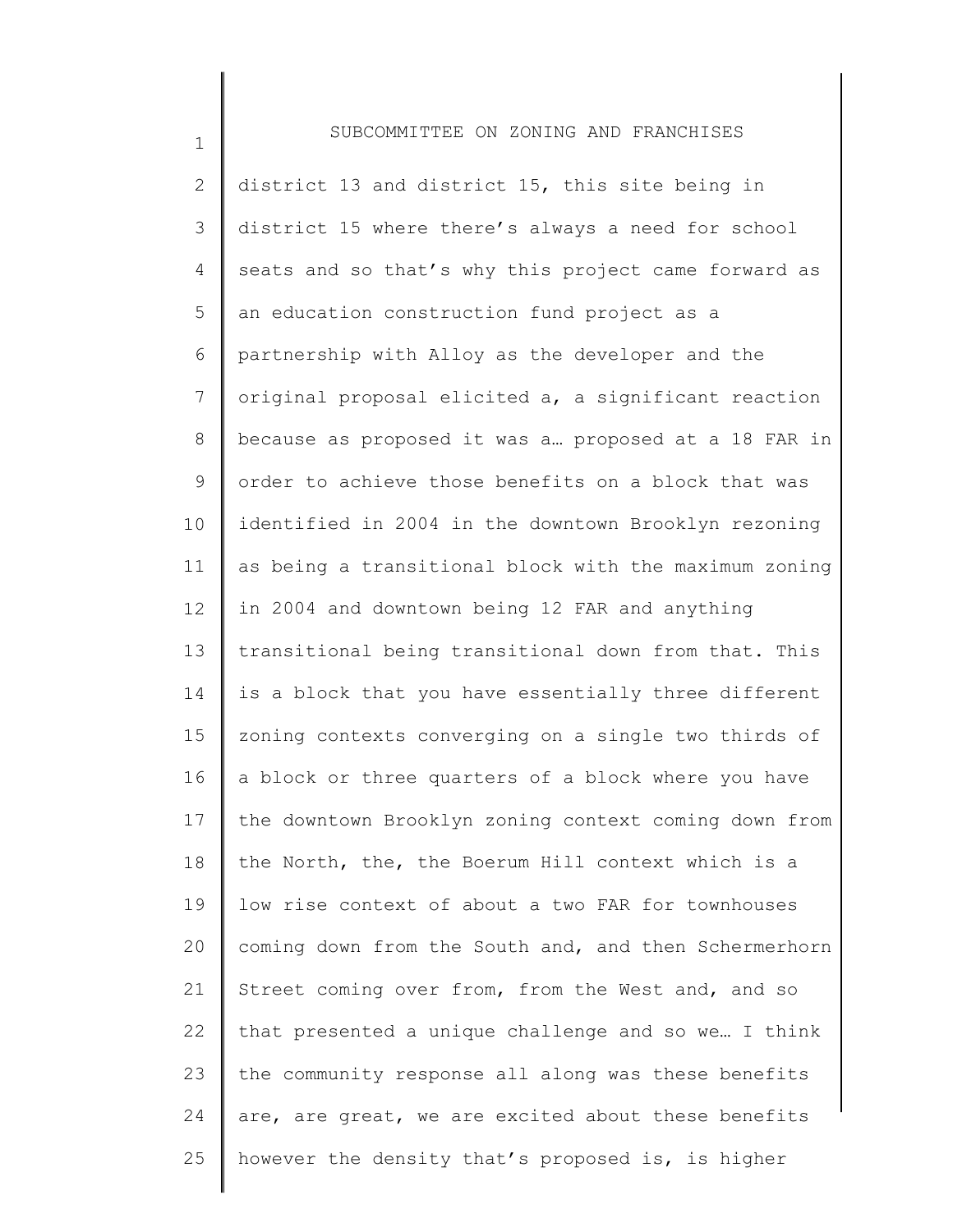1

2 3 4 5 6 7 8 9 10 11 12 13 14 15 16 17 18 19 20 21 22 23 24 25 than, than we're comfortable with and so that was the message that I received and the message that I consistently went back to the developer and the city with. To their credit Alloy had a series of meetings that… numerous meetings with the community to try to figure out how to address a lot of these issues that were raised without doing those things, without reducing the height of the towers, without reducing the density of the… of the… of the proposal but doing so through design and through innovative ways. For example, get… removing a loading dock which was on State Street or originally there were two loading docks on State Street and to their credit a lot of objectives were achieved over the last several months through these innovative designs, design solutions and so I, I just want to acknowledge Jared Della Valle, A.J. Pires and David McCarty who were again very involved from, from Alloy and kind of working with the community on this. With that said we got to a point where the community was very clear, that the… that the height of the buildings needed to come down and the density of the buildings needed to come down and we were able to achieve both things through this process and this is… thing… the stuff that is new to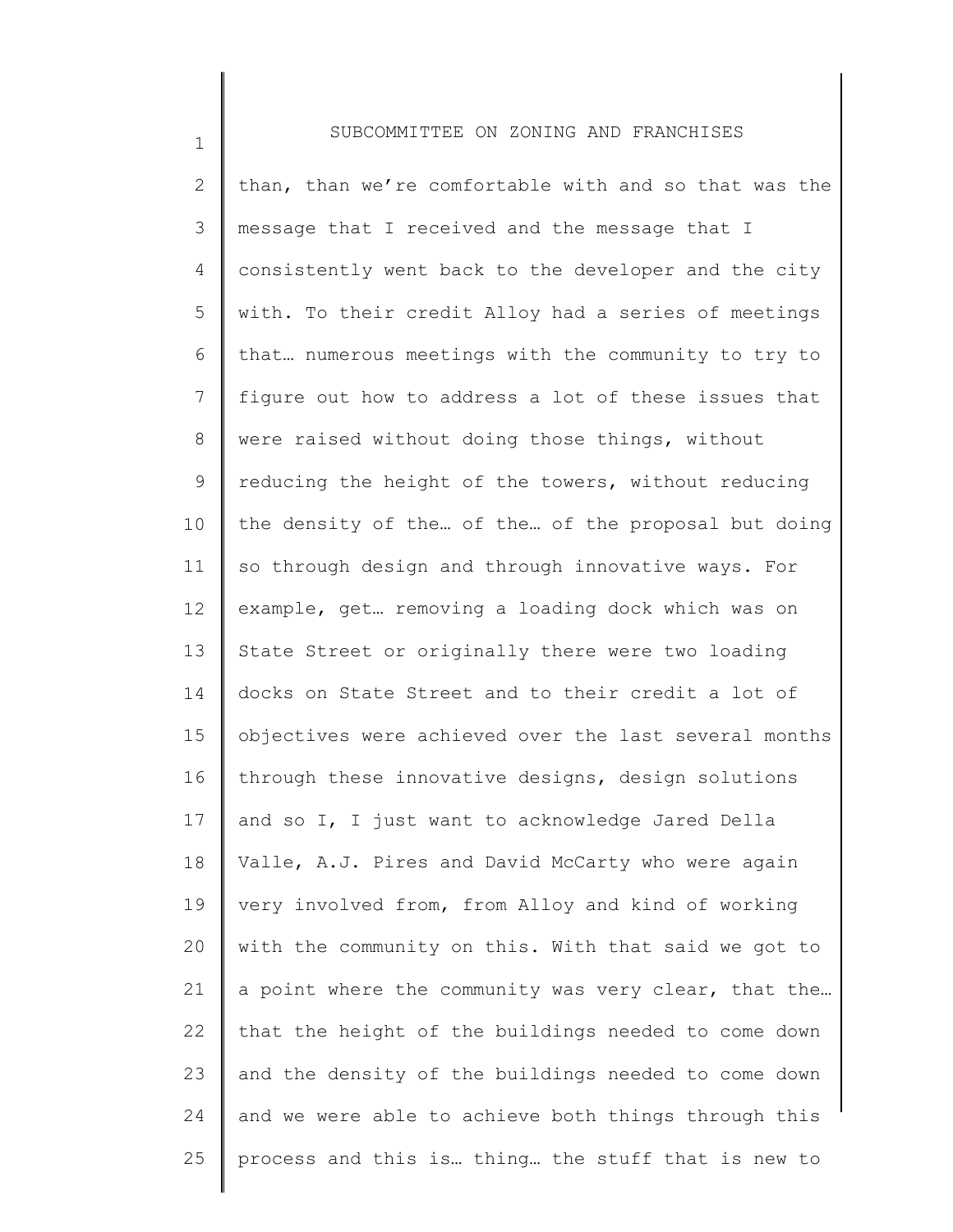1

2 3 4 5 6 7 8 9 10 11 12 13 14 15 16 17 18 19 20 21 22 23 24 25 share today. So, the height of the phase two tower which is... that is the, the larger of the towers has come down from 986 to 840 feet so there's been a reduction of almost 150 feet that is… that is significant, it is… in addition to that it's been redesigned in way and, and, and I think they're be… going to be able to share renderings where the density… because they're able… their, their redesigned elements of the commercial floor area on tower two a lot of that density gets shifted down to the lower portion of the building that is now going to be able to come over the existing school buildings that are still going to be preserved in a pedestal that the tower can rise out of therefore shifting if you… those of you that know this project well know that a lot of the density in the tower was at the top of the tower with a very narrow base and so that's been shifted so that will have a significant impact on light and air issues, on overall sense of density issues in… as it relates to tower two. Tower one which is over on the corner of Flatbush and State will be reduced from 561 feet to 510 feet and will now be lower than the historic Waynsburg Savings Bank building. Very importantly to me and this has been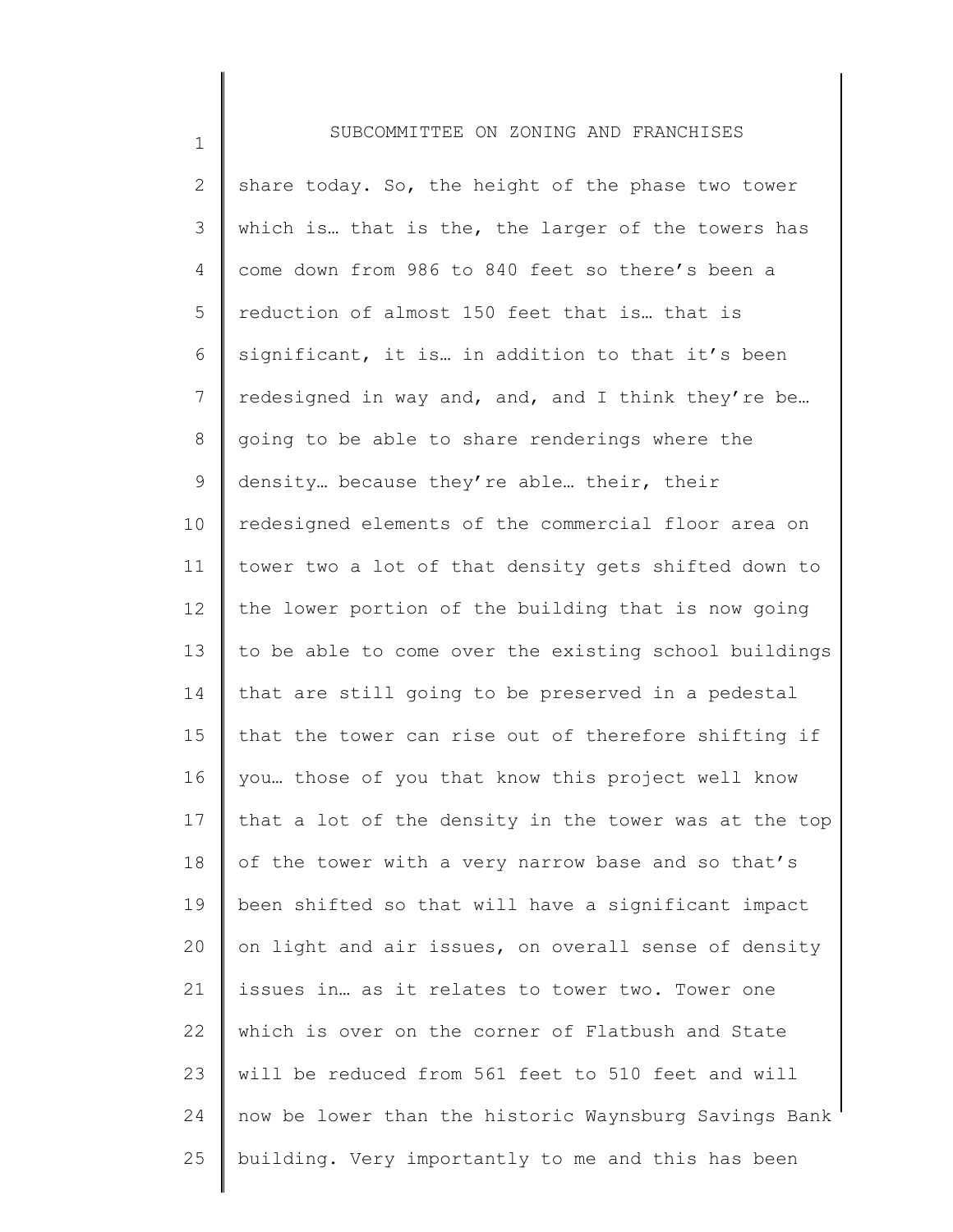1

2 3 4 5 6 7 8 9 10 11 12 13 14 15 16 17 18 19 20 21 22 23 24 25 the source of a lot of negotiations over the last several days, the density of the project has been reduced 2.25 FAR, from 18 FAR to 15.75 FAR and so that is… that is over 130,000 square feet that is the reduction in the overall project so out of… out of a little over a million square feet over 130,000 have been eliminated from the project entirely. In addition to how this will all work, the full density of the project is only achievable if they build 100,000 square feet of schools because the two schools that are proposed equal more than 100,000 square feet, we want to make sure that all of that happens in order to unlock the full density that this project can achieve. A very important concern all along was protections for State Street which is the low-rise block here that is directly adjacent and across the street. Keep in mind by the way that there was a as of right project that the developer could build that would, would have a significant impact, a negative impact on the residents of State Street including with loading docks and design elements that, that at it's worst would, would be pretty bad for State Street. So, the… what we've seen in terms of protecting State Street; the phase two tower will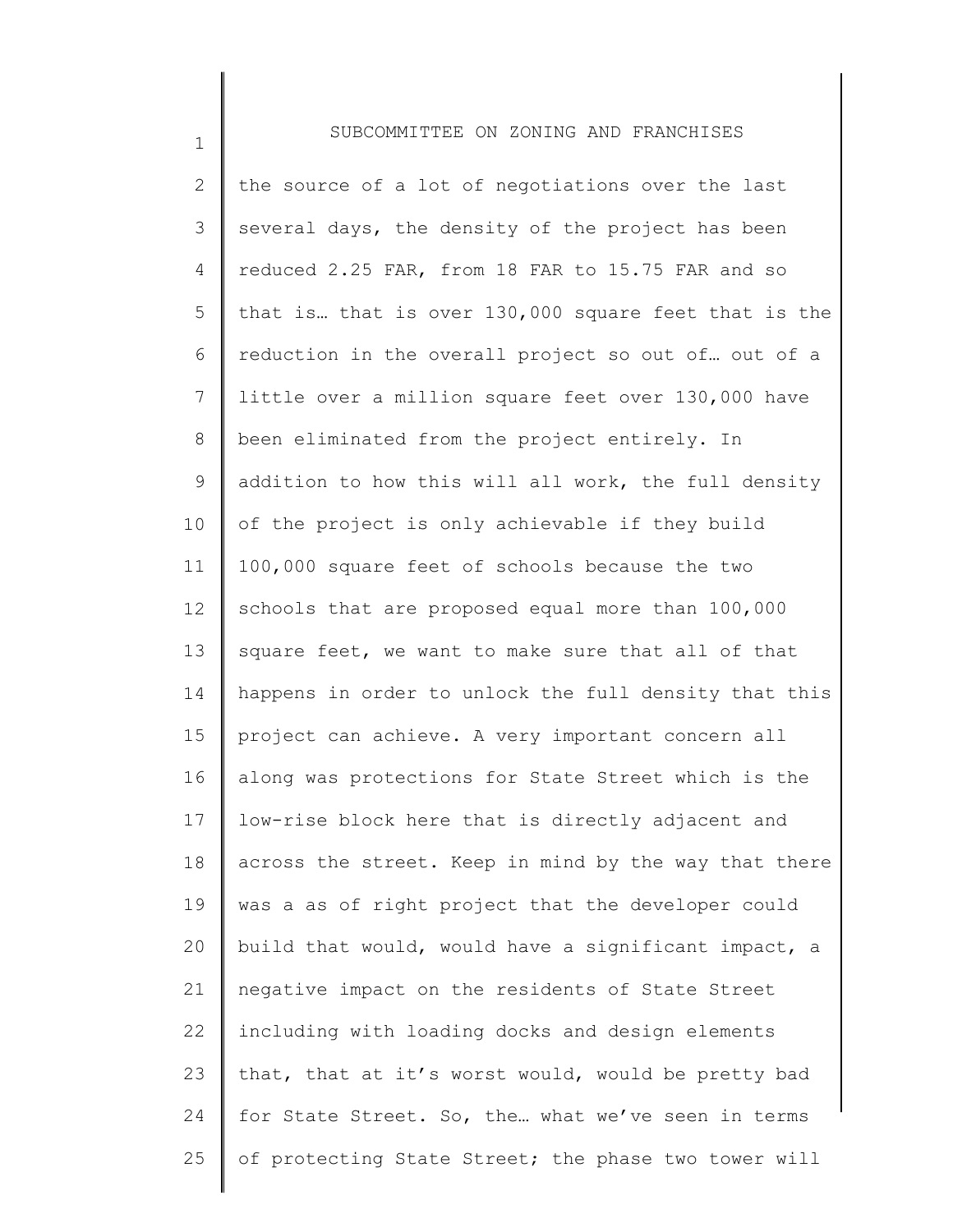## 1 2 3 4 5 6 7 8 9 10 11 12 13 14 15 16 17 18 19 20 21 22 23 24 25 SUBCOMMITTEE ON ZONING AND FRANCHISES be required to set back 30 feet from both State Street and Third Avenue ensuring that there's a, a transition to the low rise brownstone context and this, this… Alloy deserves a lot of credit for, removed all loading docks from State Street, there will no longer be a loading dock on State Street whatsoever, there will be a loading zone and through a design innovation there will be a passage way or a gangway that, that goes from Flatbush Avenue to State Street where all of the garbage will be able to go out through, in either direction from the school and from phase one residential towers. Phase one commercial all the trash is going to be going out and picked up on Flatbush Avenue and we're working with the Department of Sanitation to see if we can get the school garbage to not be picked up on State Street at all but instead be picked up on Schermerhorn Street on the Schermerhorn Slip that goes… that's right by Flatbush Avenue. So, no, no loading dock whatsoever on State Street so there will hopefully be no beeping trucks at two in the morning, there will be no… there will be no… you know amazon or you know UPS or FedEx backing in and out or any types of trucks with people moving in and out of the residential building at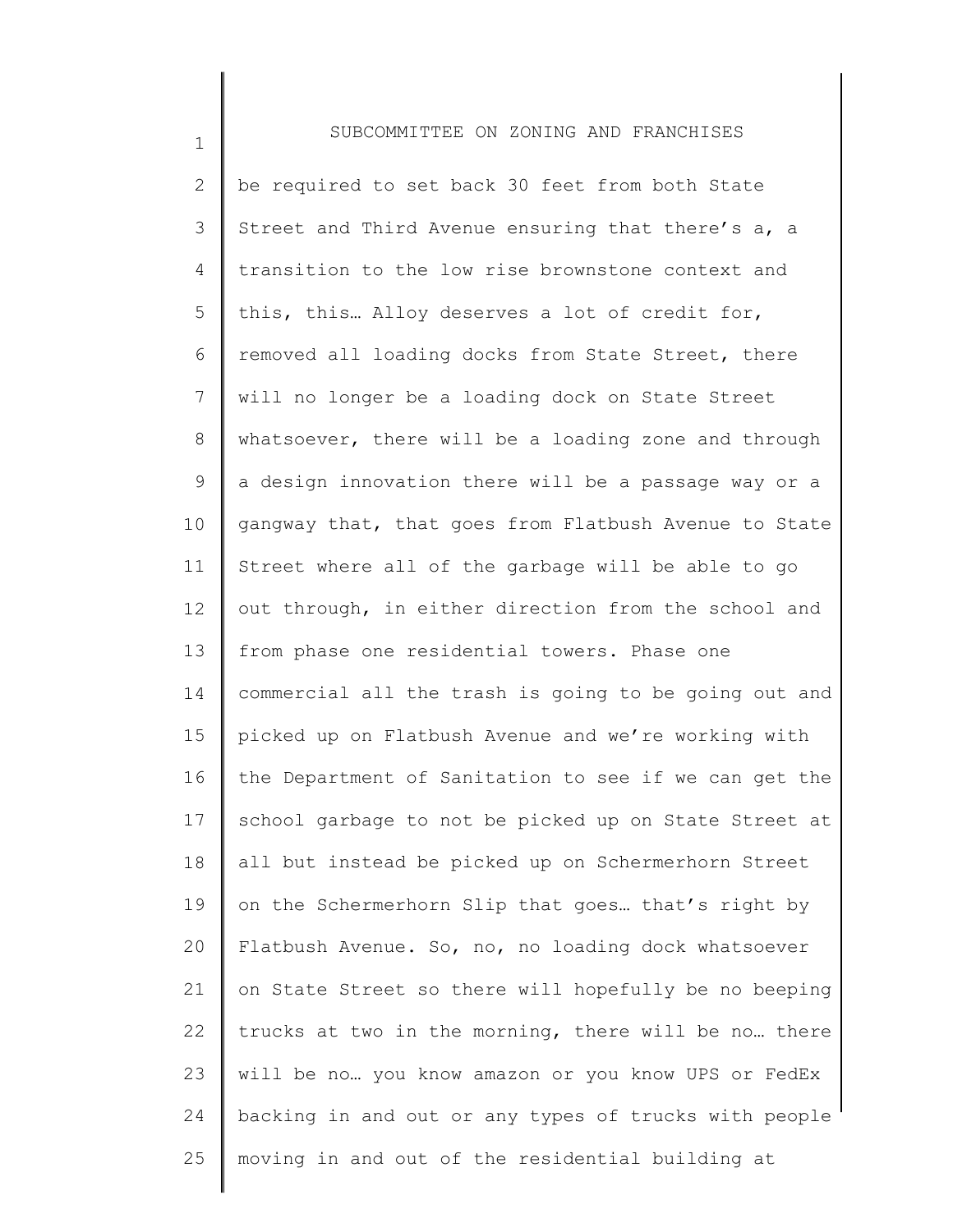1 2 3 4 5 6 7 8 9 10 11 12 13 14 15 16 17 18 19 20 21 22 23 24 25 SUBCOMMITTEE ON ZONING AND FRANCHISES Phase one on State Street. Very importantly to me we're preserving the historic buildings, both historic buildings, both school building, the 1850's building and the 1890's building on Third Avenue and that's a significant achievement because it would have been a lot easier to tear these down, they're not landmarked, they don't… they don't have any landmark protection but to Alloy's credit again even when we said, you know what maybe that's something that, that can sacrificed, they came back with a design that actually maintains those and, and works around them and actually incorporates them. In addition, we're seeing that there will still be 200 units of affordable housing achieved so even with the… with the, the reduction in density we are still seeing and achieving 200 units of affordable housing so that's a significant achievement. So, a lot of work went into this, I do have a lot of people to thank as I said Jared Della Valle and A.J. Pires and David McCarty at Alloy, Ahmed Tigani and Jon Paul Lupo, Emma Wolfe from the administration. I want to give a special acknowledgment to Deputy Mayor Alicia Glen who was on the phone with me late last night negotiating all of these issues. On our side Raju (?)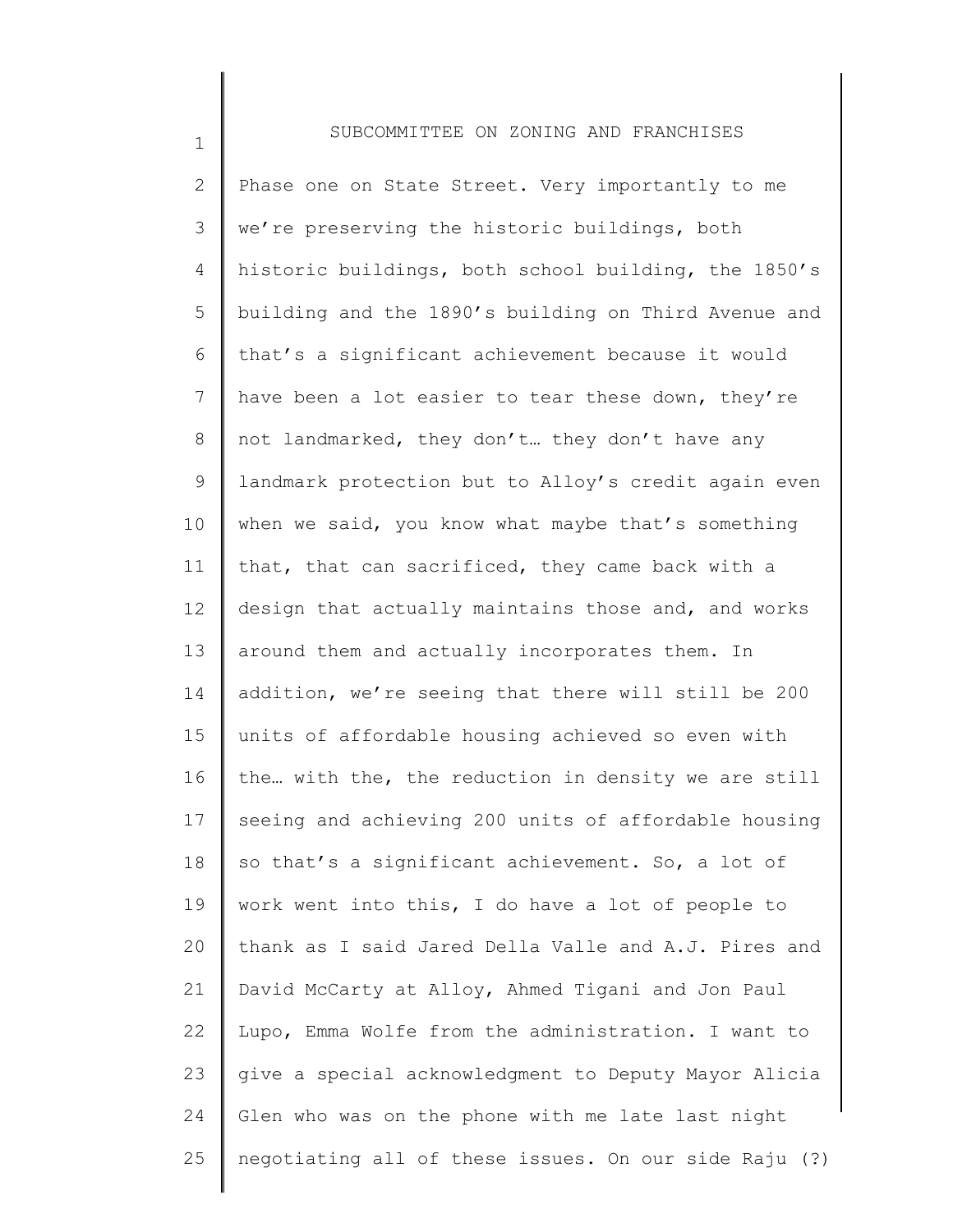1

2 3 4 5 6 7 8 9 10 11 12 13 14 15 16 17 18 19 20 21 22 23 24 25 Mann, Brian Paul, Amy Leviton, Julie Lubin who put countless hours into this; the Speaker, Corey Johnson who was checking with me daily and Chief of Staff Jason Goldman, I see Samara Dale and Julie Greenberg who are here who put a lot of work into this and I just want to acknowledge the community members that put a lot of work… we did a lot of meetings, going through a lot of details on this, Howard Cullins, Ben Richardson, Darty Carstefen, Linda Rosenberg, Roz Culpit [sp?], Jonathan Glazier, Peter Selider [sp?] and, and others as well who, who have put in so much time and the community has… got so involved in this, it was really… Henry is here as well, just put in so work so I want to thank all the community because this really would not have been achieved all of these significant gains if it wasn't for the work of the community and in collaboration with, with the development team. So, with that I encourage my colleagues to vote aye, I want to thank you for, for the opportunity to speak, thank you. CHAIRPERSON MOYA: Thank you. I now call for a vote to approve LU 217, to approve with, with the modifications I have described; 192, 193, 194, and 206; also, to disapprove 203, 204 and 205 and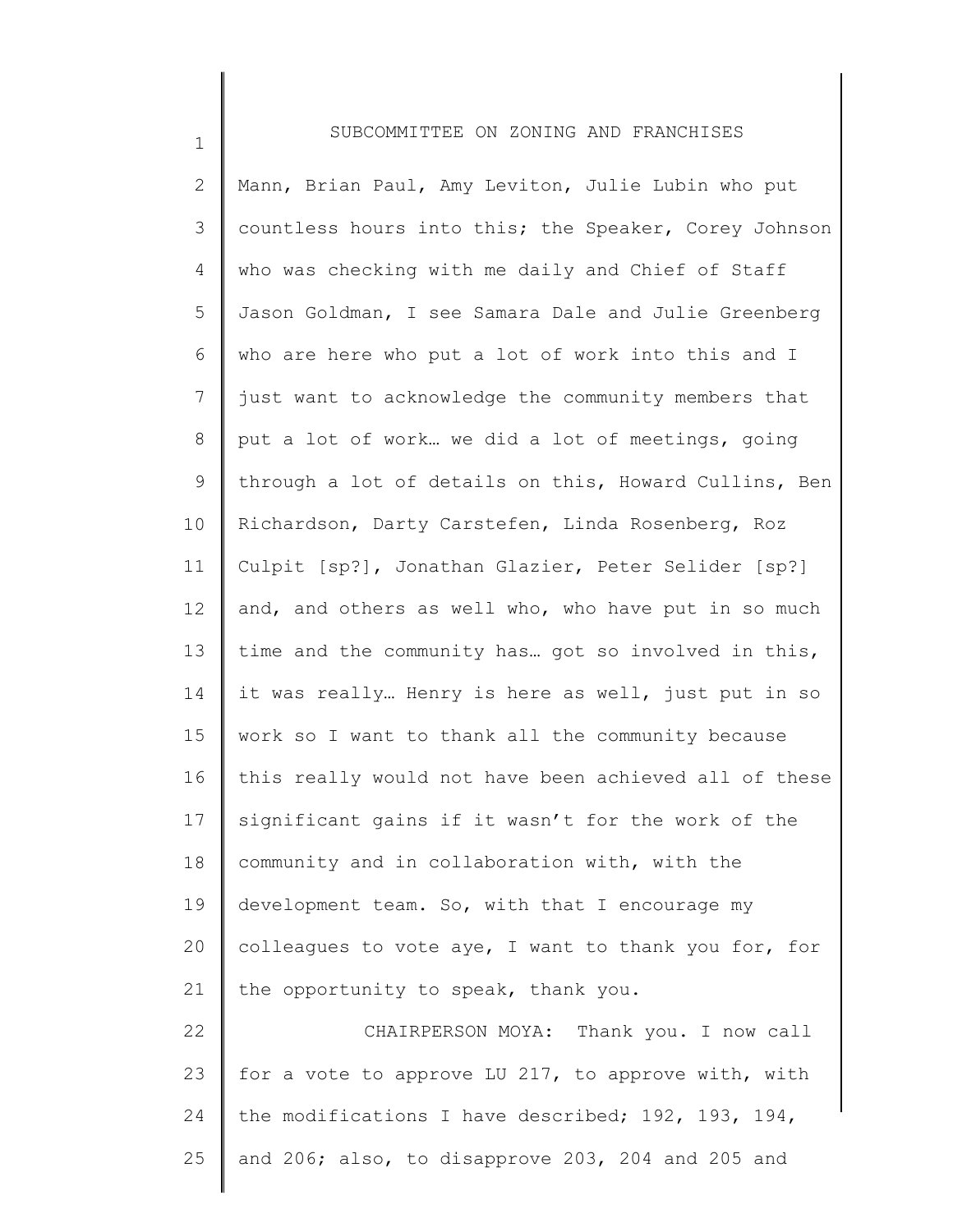| $\mathbf 1$    | SUBCOMMITTEE ON ZONING AND FRANCHISES                 |
|----------------|-------------------------------------------------------|
| $\overline{2}$ | just for clarification a vote on aye on all is also a |
| 3              | vote to disapprove 203, 204 and 205. Counsel please   |
| $\overline{4}$ | call the roll.                                        |
| 5              | COMMITTEE CLERK: Moya?                                |
| 6              | CHAIRPERSON MOYA: Aye on all.                         |
| 7              | COMMITTEE CLERK: Constantinides?                      |
| 8              | COUNCIL MEMBER CONSTANTINIDES: Aye on                 |
| 9              | all.                                                  |
| 10             | COMMITTEE CLERK: Levin?                               |
| 11             | COUNCIL MEMBER LEVIN: I vote aye on all.              |
| 12             | COMMITTEE CLERK: Reynoso?                             |
| 13             | COUNCIL MEMBER REYNOSO: Aye on all.                   |
| 14             | COMMITTEE CLERK: Richards?                            |
| 15             | COUNCIL MEMBER RICHARDS: Aye on all.                  |
| 16             | COMMITTEE CLERK: Rivera?                              |
| 17             | COUNCIL MEMBER RIVERA: Aye on all.                    |
| 18             | COMMITTEE CLERK: Torres?                              |
| 19             | COUNCIL MEMBER TORRES: Aye on all.                    |
| 20             | COMMITTEE CLERK: Grodenchik?                          |
| 21             | COUNCIL MEMBER GRODENCHIK: Aye on all.                |
| 22             | COMMITTEE CLERK: The resolutions are                  |
| 23             | approved by a vote of eight in the affirmative, zero  |
| 24             | negative and no abstentions and referred to the full  |
| 25             | Land Use Committee.                                   |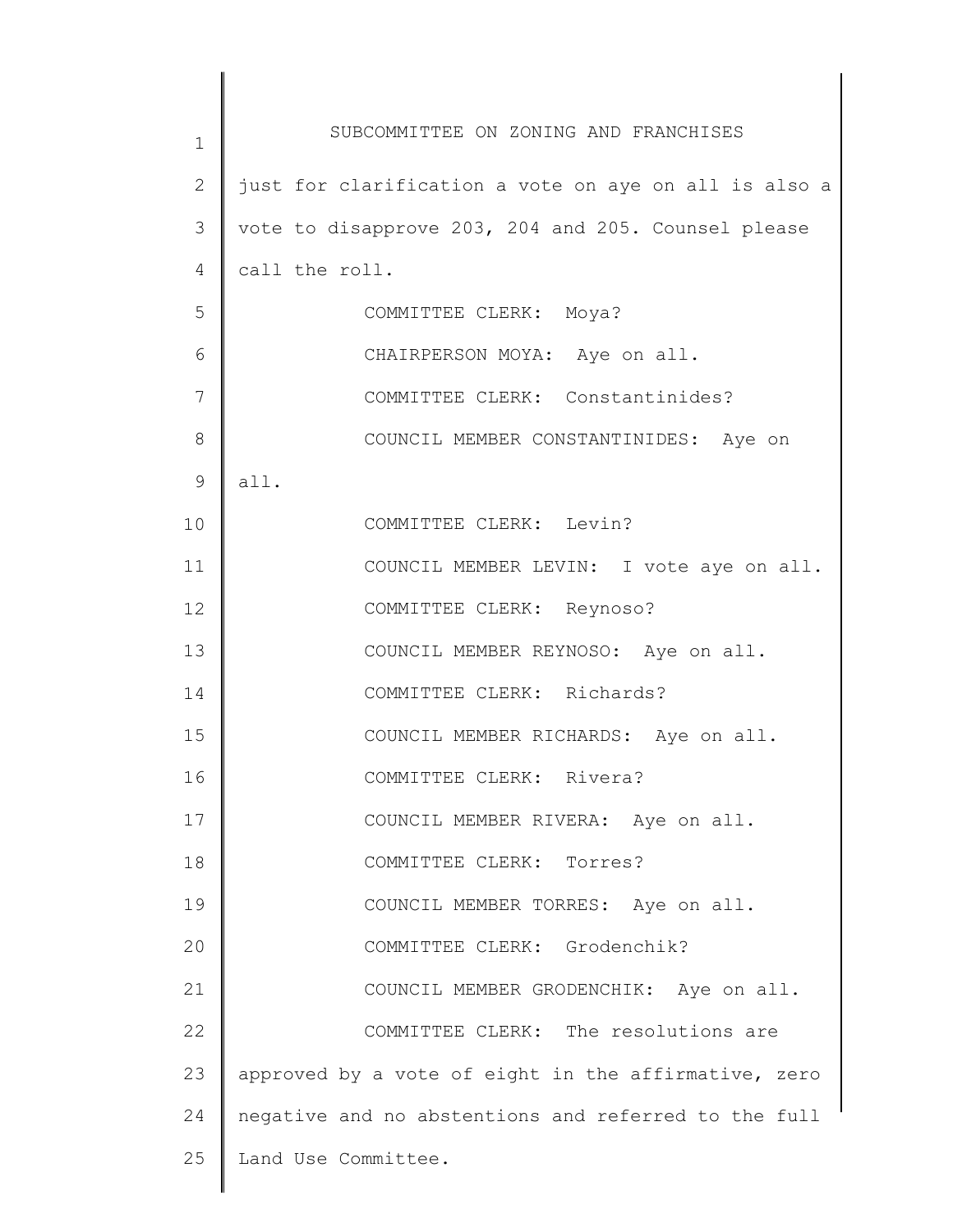| SUBCOMMITTEE ON ZONING AND FRANCHISES<br>$\mathbf 1$<br>$\sqrt{2}$<br>CHAIRPERSON MOYA: This concludes today's<br>hearing. I would like to thank the members of the<br>$\mathfrak{Z}$<br>public, my colleagues of course, Council and the Land<br>$\overline{4}$<br>Use staff for all the great work that they do. This<br>5<br>6<br>meeting is hereby adjourned.<br>[gavel]<br>$\overline{7}$<br>$\,8\,$<br>$\mathsf 9$<br>10<br>11<br>12<br>13<br>14<br>15<br>16<br>$17\,$<br>$1\,8$<br>19<br>20<br>21<br>22<br>23<br>24 |    |  |
|----------------------------------------------------------------------------------------------------------------------------------------------------------------------------------------------------------------------------------------------------------------------------------------------------------------------------------------------------------------------------------------------------------------------------------------------------------------------------------------------------------------------------|----|--|
|                                                                                                                                                                                                                                                                                                                                                                                                                                                                                                                            |    |  |
|                                                                                                                                                                                                                                                                                                                                                                                                                                                                                                                            |    |  |
|                                                                                                                                                                                                                                                                                                                                                                                                                                                                                                                            |    |  |
|                                                                                                                                                                                                                                                                                                                                                                                                                                                                                                                            |    |  |
|                                                                                                                                                                                                                                                                                                                                                                                                                                                                                                                            |    |  |
|                                                                                                                                                                                                                                                                                                                                                                                                                                                                                                                            |    |  |
|                                                                                                                                                                                                                                                                                                                                                                                                                                                                                                                            |    |  |
|                                                                                                                                                                                                                                                                                                                                                                                                                                                                                                                            |    |  |
|                                                                                                                                                                                                                                                                                                                                                                                                                                                                                                                            |    |  |
|                                                                                                                                                                                                                                                                                                                                                                                                                                                                                                                            |    |  |
|                                                                                                                                                                                                                                                                                                                                                                                                                                                                                                                            |    |  |
|                                                                                                                                                                                                                                                                                                                                                                                                                                                                                                                            |    |  |
|                                                                                                                                                                                                                                                                                                                                                                                                                                                                                                                            |    |  |
|                                                                                                                                                                                                                                                                                                                                                                                                                                                                                                                            |    |  |
|                                                                                                                                                                                                                                                                                                                                                                                                                                                                                                                            |    |  |
|                                                                                                                                                                                                                                                                                                                                                                                                                                                                                                                            |    |  |
|                                                                                                                                                                                                                                                                                                                                                                                                                                                                                                                            |    |  |
|                                                                                                                                                                                                                                                                                                                                                                                                                                                                                                                            |    |  |
|                                                                                                                                                                                                                                                                                                                                                                                                                                                                                                                            |    |  |
|                                                                                                                                                                                                                                                                                                                                                                                                                                                                                                                            |    |  |
|                                                                                                                                                                                                                                                                                                                                                                                                                                                                                                                            |    |  |
|                                                                                                                                                                                                                                                                                                                                                                                                                                                                                                                            |    |  |
|                                                                                                                                                                                                                                                                                                                                                                                                                                                                                                                            |    |  |
|                                                                                                                                                                                                                                                                                                                                                                                                                                                                                                                            |    |  |
|                                                                                                                                                                                                                                                                                                                                                                                                                                                                                                                            | 25 |  |